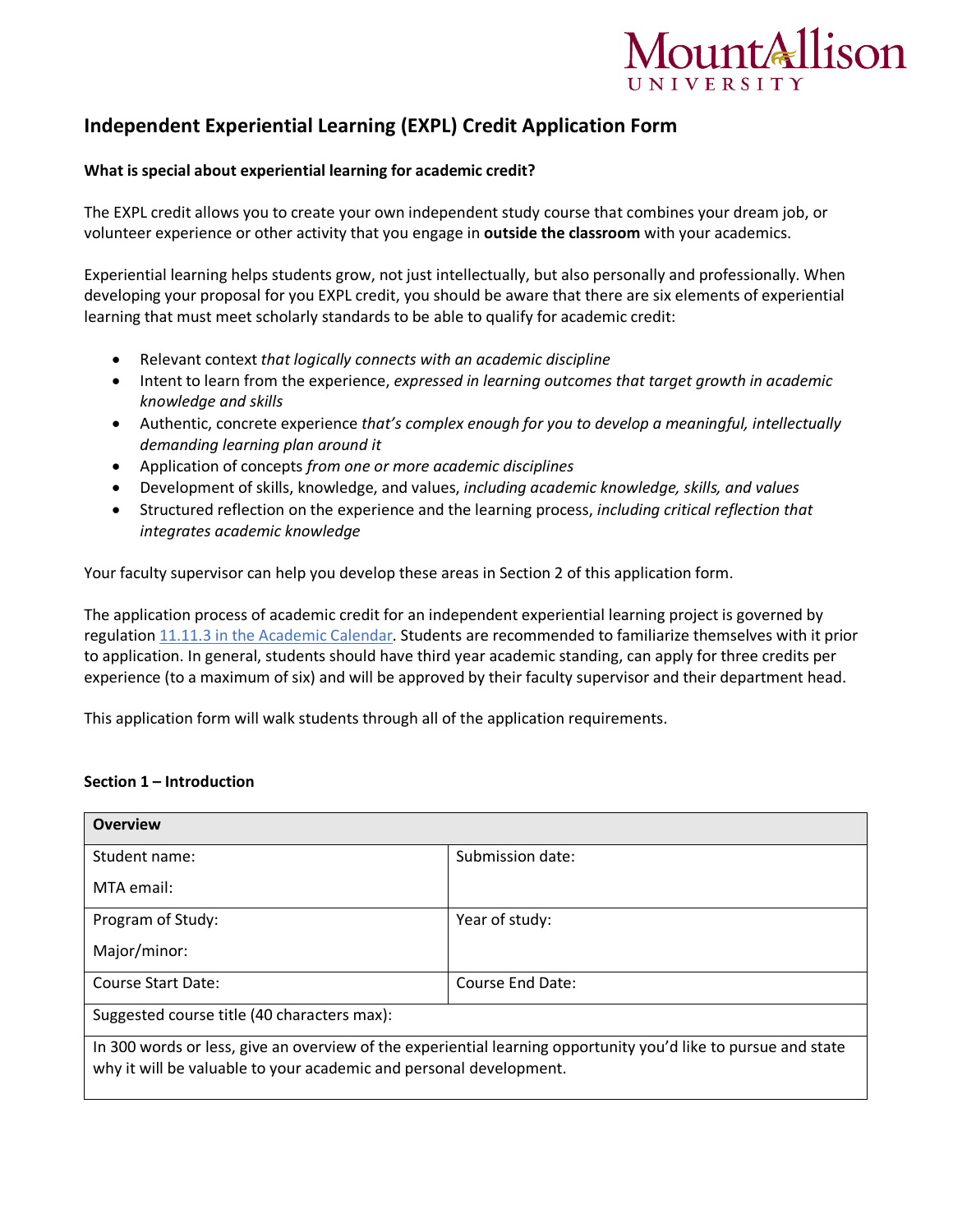| <b>Partner Organization</b>                                                  |                     |  |
|------------------------------------------------------------------------------|---------------------|--|
| Name:                                                                        | On-site Supervisor: |  |
|                                                                              | Title:              |  |
| Address of the partner organization:                                         | Contact phone:      |  |
|                                                                              | Contact email:      |  |
| Brief overview of the organization's mission and mandate.                    |                     |  |
|                                                                              |                     |  |
| Do you have any previous contact with the host organization? Please explain. |                     |  |
|                                                                              |                     |  |
| You must attach a letter of support from your host organization.             |                     |  |
| Attached                                                                     |                     |  |

## **Section 2 – Academic Framework**

Once you have the required details of your experience sorted out, you should work with your faculty supervisor to complete the following details that will give details on the six aspects of experiential learning mentioned above.

| <b>Faculty Supervisor</b>                                                                                                                                                                                                                            |        |  |
|------------------------------------------------------------------------------------------------------------------------------------------------------------------------------------------------------------------------------------------------------|--------|--|
| Name:                                                                                                                                                                                                                                                | Email: |  |
| Department:                                                                                                                                                                                                                                          | Phone: |  |
| <b>Learning Goals</b>                                                                                                                                                                                                                                |        |  |
| What do you hope to gain from your proposed course, in terms of academic learning, personal growth, and<br>professional development?                                                                                                                 |        |  |
| Please list 5-6 learning outcomes that you hope to achieve through this experience. Each outcome should be<br>clearly stated and include the activities you will do to achieve this learning and how you will prove that the<br>learning took place. |        |  |